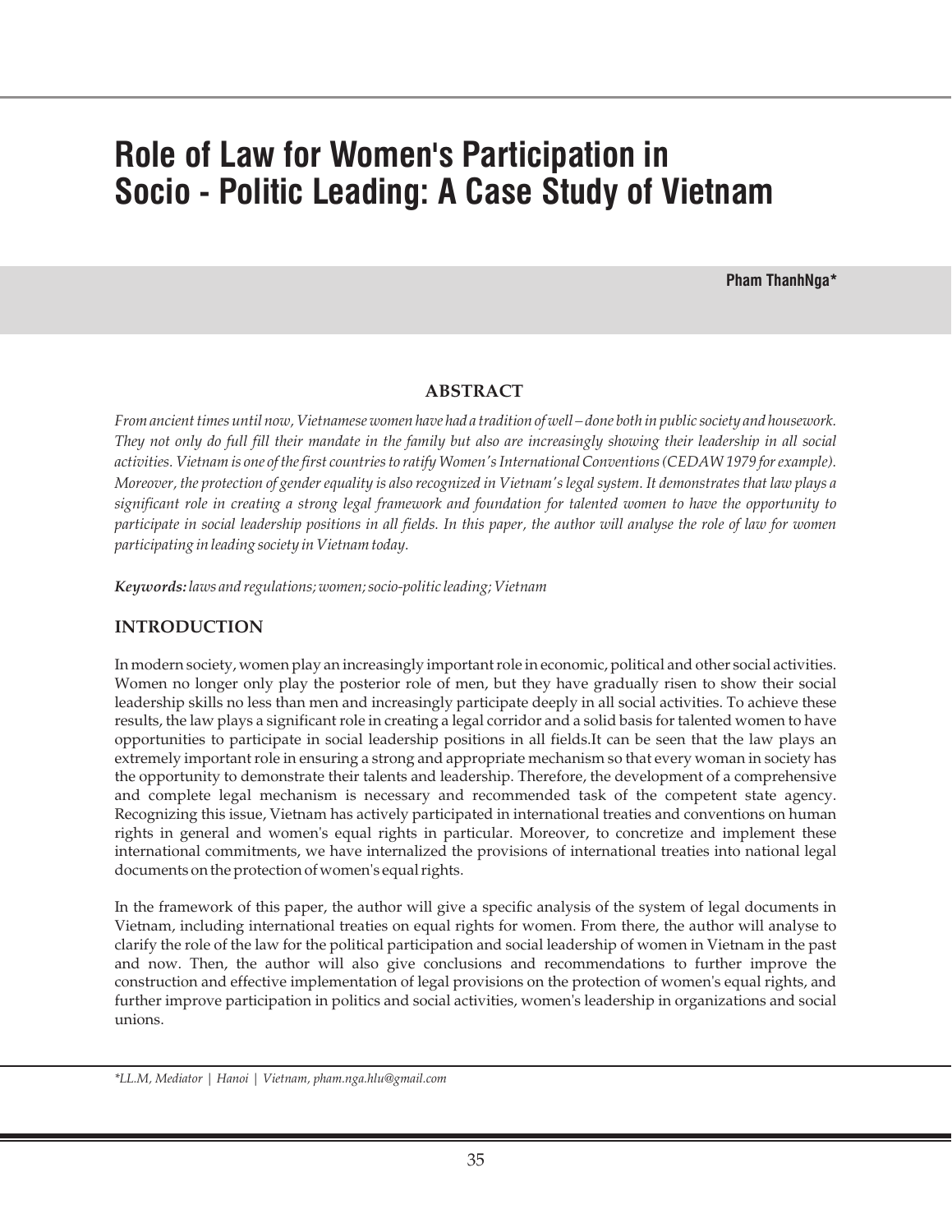## **LITERATURE REVIEW**

#### **CEDAW Convention 1979**

Currently, in the field of International Law, the trend of legal development on human rights is increasingly strengthening and expanding the scope of women's equal rights. There are many important international legal documents such as the 1948 Universal Declaration of Human Rights, the 1966 Convention on Civil and Political Rights ... all based on the promotion of equality and women's rights. In this context, in 1979, the United Nations issued the CEDAW Convention - the United Nations Convention on the Elimination of All Forms of Discrimination against Women, which was designed to protect a wide range of rights. First of all, to ensure that women live a safe, free and sustainable life, with special emphasis on ensuring the equality of women in the enjoyment of basic human rights. This Convention took effect on September 3, 1981. Up till now, 185 countries around the world have signed orratified the Convention, accounting for more than 90% of the members of the United Nations. The Convention officially entered into force for Vietnam on March 19, 1982.

The CEDAW Convention was born from an important perception of the international community about human rights, that equality becomes a measure of the dignity and fundamental rights of human beings in society. The CEDAW Convention was born as a result of humanity's enduring struggle for a just, democratic, humane and civilized society. The basic content of the CEDAW Convention is to focus on ways and measures to eliminate all discrimination against women in the enjoyment of basic human rights defined by international human rights treaties. With this feature, in essence, the CEDAW Convention aims to give women worldwide human rights recognized by International Law and the laws of other countries, but women have not enjoyed or enjoyed an in fact, by the discrimination against women in different countries. In addition, the CEDAW Convention specifically identifies areas of severe discrimination against women in order to identify appropriate measures to completely eliminate inequality of women in the family as well as in society. In other words, this is a special type of international convention on the fight against discrimination against women, aimed at establishing the real equal status of women in all areas of life.

## **Legal system of Vietnam on Human right and Gender Equality**

#### **Constitution**

The Constitution is the most effective legal document in the Vietnamese legal system. In this highest valid legal document, there are provisions to enforce human rights in general and gender equality in particular, including provisions on the protection of women's rights. Specifically, in Article 14, the Constitution provides for the respect of basic human rights as follows:

- 1. In the Socialist Republic of Vietnam, political, civil, economic, cultural and social human rights are recognized, respected, protected and guaranteed under the Constitution and law.
- 2. Human rights and citizenship rights can only be restricted according to the provisions of the law in case of necessity for reasons of national defence, national security, social order and safety, social ethics or strength healthy community."

In addition, Article 16 of the Constitution also stipulates that everyone is equal before the law. No one is discriminated against in political, civil, economic, cultural or social life. The recognition of gender equality and the protection of women's equal rights is the most evident in Article 26 as follows:

- 1. Male and female citizens are equal in all aspects. The State has policies to ensure gender equality rights and opportunities.
- 2. The State, society and the family create conditions for women to comprehensively develop and bring into play their roles in society.
- 3. It is strictly forbidden to discriminate on gender."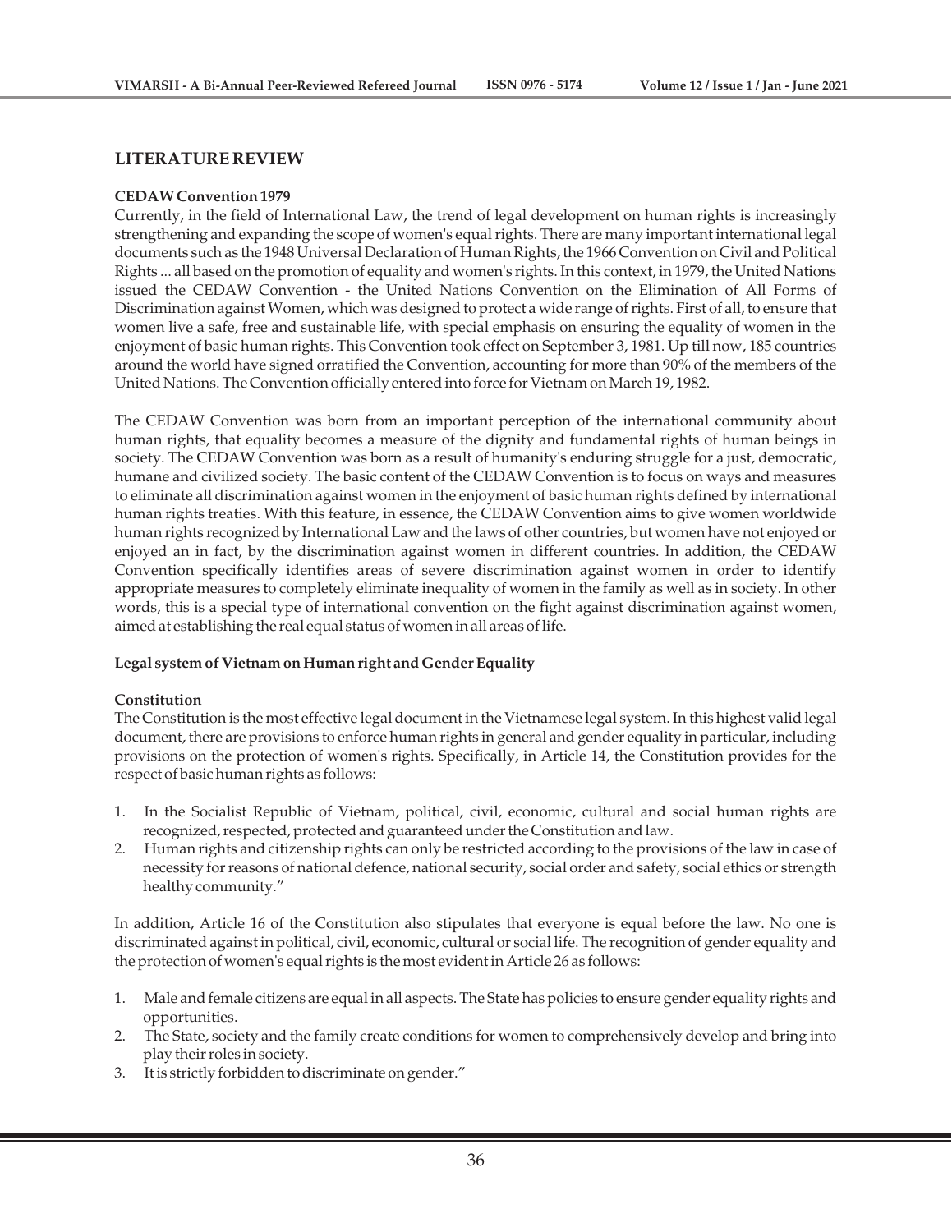These regulations are the basis and foundation for Vietnam to join international treaties and develop domestic legal documents on the protection of women's equal rights.

## **Vietnam Law on Gender Equality 2006**

In order to concretize and implement international commitments in the 1979 CEDAW and the Constitution's provisions on respect for equal rights of women, the Vietnam National Assembly enacted the Law on Gender Equality in 2006. This is an example of Vietnam's political determination to continue to improve the legal system on equality of men and women, eliminate discrimination against women, fulfil commitments on human rights in general and equal rights of women in particular. The Law on Gender Equality was built with the guiding viewpoint: Internalizing appropriate provisions in international human rights conventions, especially the CEDAW Convention, affirms that Vietnam is seriously implementing its commitments at Article 2a of the CEDAW Convention.

In Clause 1, Article 19 of the Law on Gender Equality, there are measures to promote gender equality. In Chapter II of the Law on Gender Equality, a number of measures to promote gender equality are prescribed. Specifically, Clause 5 Article 11, Clause 2 Article 12, Clause 3 Article 13 and Clause 5 Article 14. But all of these provisions are still in principle form. To be able to do this, it is necessary to have specific regulations by the competent authorities. Therefore, the Law on Gender Equality stipulates in Clause 2, Article 19: "The National Assembly, the National Assembly Standing Committee, and the Government have the authority to regulate measures to promote gender equality. This is also the agency responsible for considering the implementation of measures to promote gender equality and deciding to terminate the implementation when the gender equality goals are achieved". The Vietnamese law and the Law on Gender Equality have focused on the policy of building a new lifestyle, combating profanity, promoting equality of men and women ... which is reflected in Article 7 of the Law on Gender Equality. It is worth noting that for the first time, as a law, the issue of "creating conditions for men and women to share housework" has been regulated.

The internal legislation of the CEDAW Convention, the Law on Gender Equality of Vietnam has specific provisions to eliminate all forms of discrimination with specific provisions on gender equality in specific fields: Politics; economy; labour; education and training; science and technology; culture, information, fitness, sports, healthcare and the home field ...

# **Equality stature in Vietnam's workplace**

Following the ILO Vietnam (Equality and discrimination in Viet Nam): In Viet Nam, just like in the developing world in general, women continue to form a large majority of the working poor, earn less income, and are more often affected by unemployment and precarious working conditions than men. Women in Viet Nam are principally found in lower-paid occupational sectors or vulnerable employment. The majority of women work as unpaid family workers, and in largely "invisible" areas of informal employment as migrant domestic workers, homeworkers, street vendors and in the entertainment industry. Women's position in the labour market is largely affected by socio-economic disadvantages caused by gender-based discrimination. Vietnamese women often have less access to productive resources, education, and skills development and labour market opportunities than men. In great part, this is because society assigns both a lower status and most of the unpaid care work to Vietnamese women, and expects them to engage in productive work in subsistence agriculture and the market economy.

The ILO in Viet Nam in co-operation with Navigos Search conducted a review of 12,300 job advertisements in the country's four largest job portals, backed up by two online surveys to discover whether gender-based discrimination exists in hiring practices, working conditions and promotion opportunities in the workplace.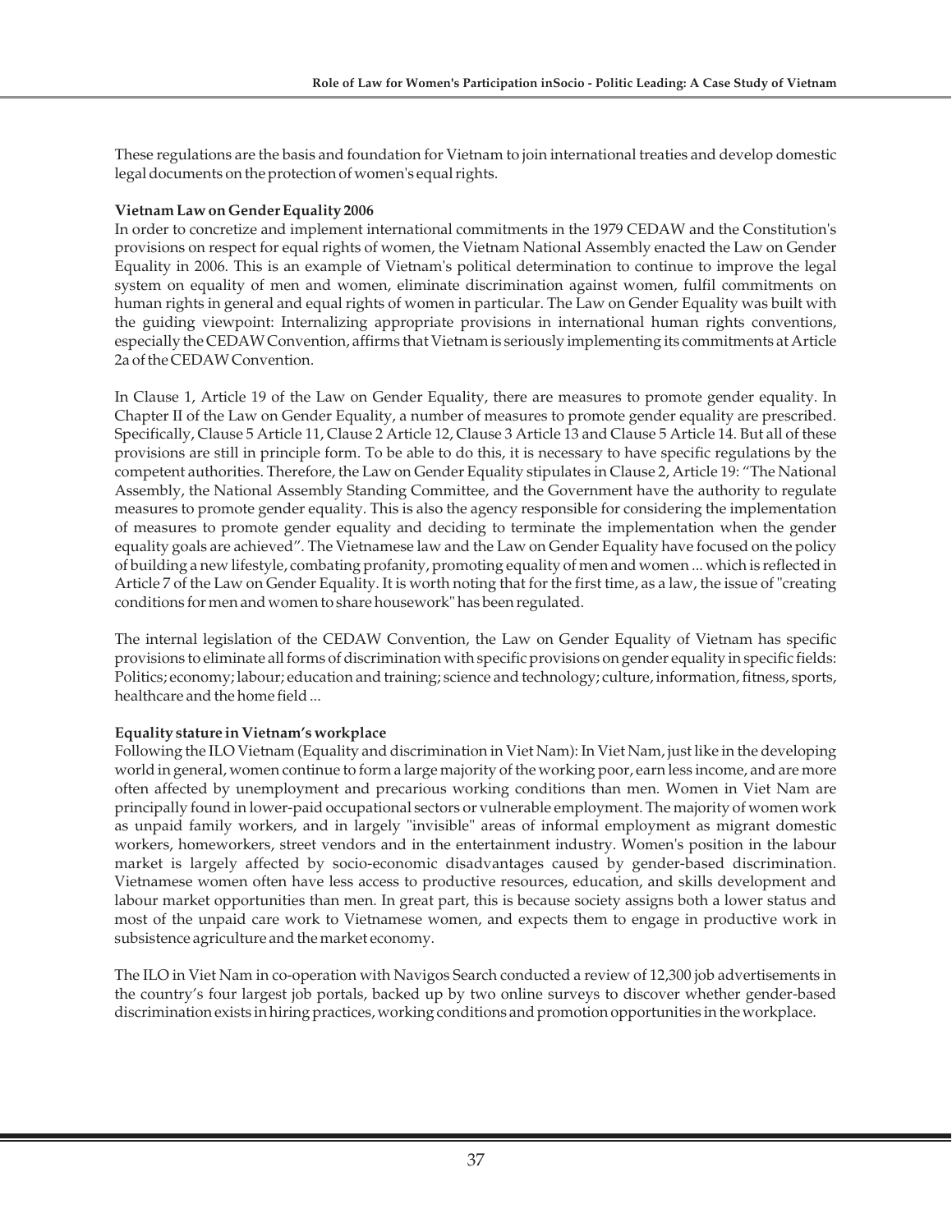## **METHODOLOGY OF RESEARCH**

#### **Methodological basis**

A methodology is the theory of the method that includes a system of methods, worldviews and human views of the method used and principles to solve the problems posed.

Scientific research methodologies are divided into general methodologies for the sciences and methodologies for each science subject. The general methodology is based on Mac-Leninism. Methodologies for each science subject are specific methods based on the research object of each science subject and have suitable research methods.

#### **Research Methods**

To study this topic, the author will use the combination of theoretical research methods such as the synthesisanalysis method, the interpretation-inductive method, the statistical method, the comparative comparison method, etc. to go from study the actual developments to generalize and make an assessment of the general trend.

Besides, the author makes the surveys to questionnaire people in Hanoi and Ho Chi Minh City to assess and illustrate the opinion and analysis in this working paper. Employees in some companies and officers in authority agencies in Hanoi and Hochiminh City have randomly distributed 300 copies of questionnaires in this study. Total 200 copies are retrieved, with a retrieval rate of 67%. The retrieved questionnaire data are analysed with the statistics software.

## **FINDINGS AND DISCUSSION**

#### **Gender equality through statistics**

Gender equality is expressed in many indicators. The most general is through indicators: Gender-related development index (GDI), compared with human development index (HDI); women's role index (GEM); gender inequality index (GII). The better the HDI, GDI, and GEM indexes are as close to 1 as possible, the less close to 0; only the GII is as close to 0 as possible, the closer to 1. Vietnam's HDI, GDI, GEM, GII and ranks in Southeast Asia and the world according to UNDP's rankings are as follows: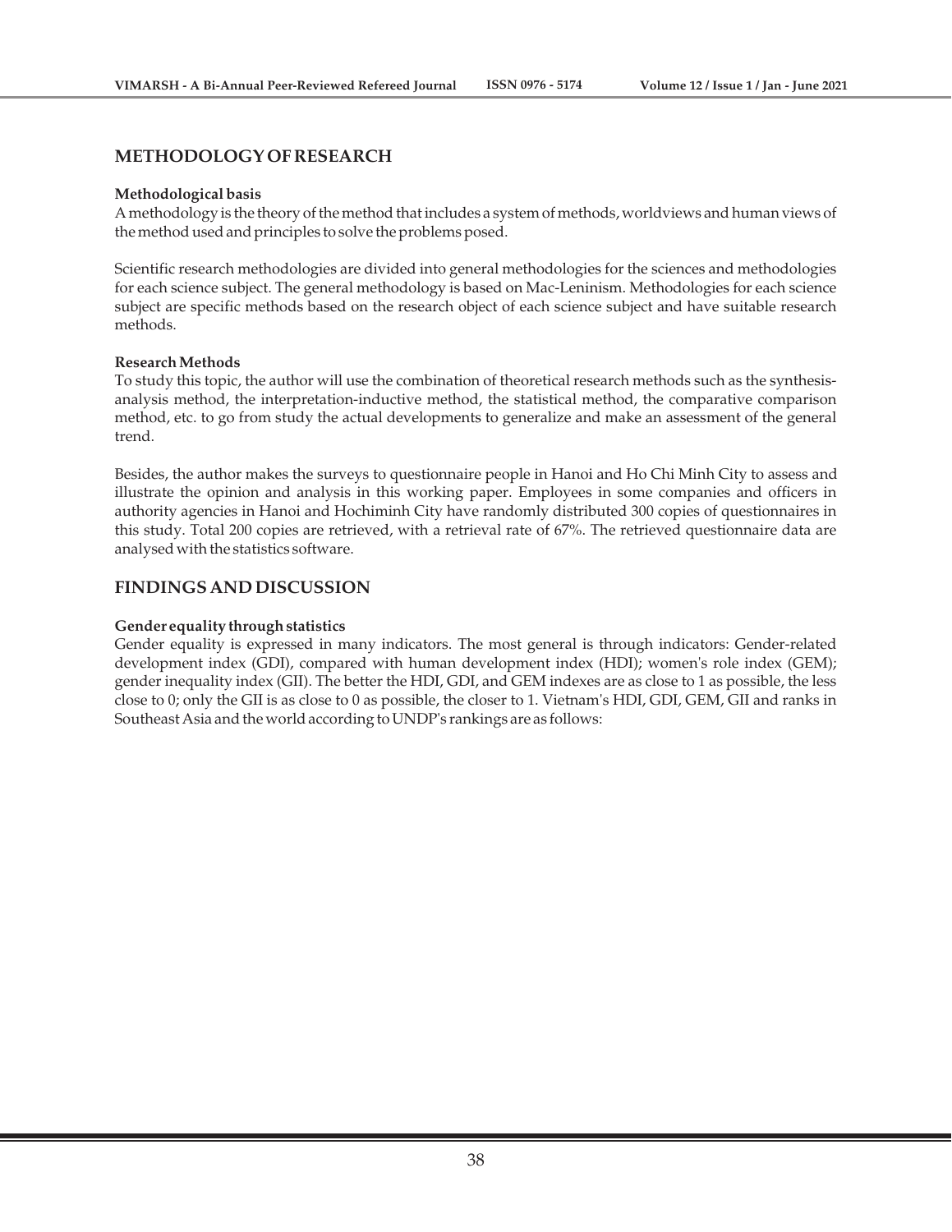|               |              | Rank |         |
|---------------|--------------|------|---------|
| Objective     | <b>Index</b> | Area | World   |
| 1. HDI (2012) | 0.617        | 7/11 | 117/187 |
| $2.$ GDI      |              |      |         |
| 1995          | 0.537        | 7/10 | 72/130  |
| 2009          | 0.73         | 5/8  | 94/182  |
| 3. GEM (2007) | 0.554        | 2/7  | 62/138  |
| 4. GII        |              |      |         |
| 2008          | 0.53         | 3/8  | 58/138  |
| 2012          | 0.299        | 3/9  | 48/131  |

# **HDI, GDI, GEM, GII AND RANKS**

*Source: UNDP - Ranks in countries and territories with comparable data*

From the above indicators, some notable comments can be drawn:

Firstly, the ranks of GDP and GEM are higher than the ranks of HDI, proving that with the attention to human development in general, Vietnam has paid more attention to gender-related development, as compared to many countries.

Secondly, Vietnam's index and ranks of GDI and GEM tend to increase over the years, reflecting Vietnam's progress in gender development and the role of women.

Thirdly, Vietnam's index and rank of GII have decreased over the years, proving that Vietnam's gender inequality has improved rapidly, and is evaluated by international organizations as a country that eliminates the gender gap fastest in 20 years. Contribution to the improvement of the above general indicators is improvement in specific areas.

Politically, more and more women are holding important positions in the leadership systems of the Party, State, socio-political organizations, socio-political-professional organizations, socio-professional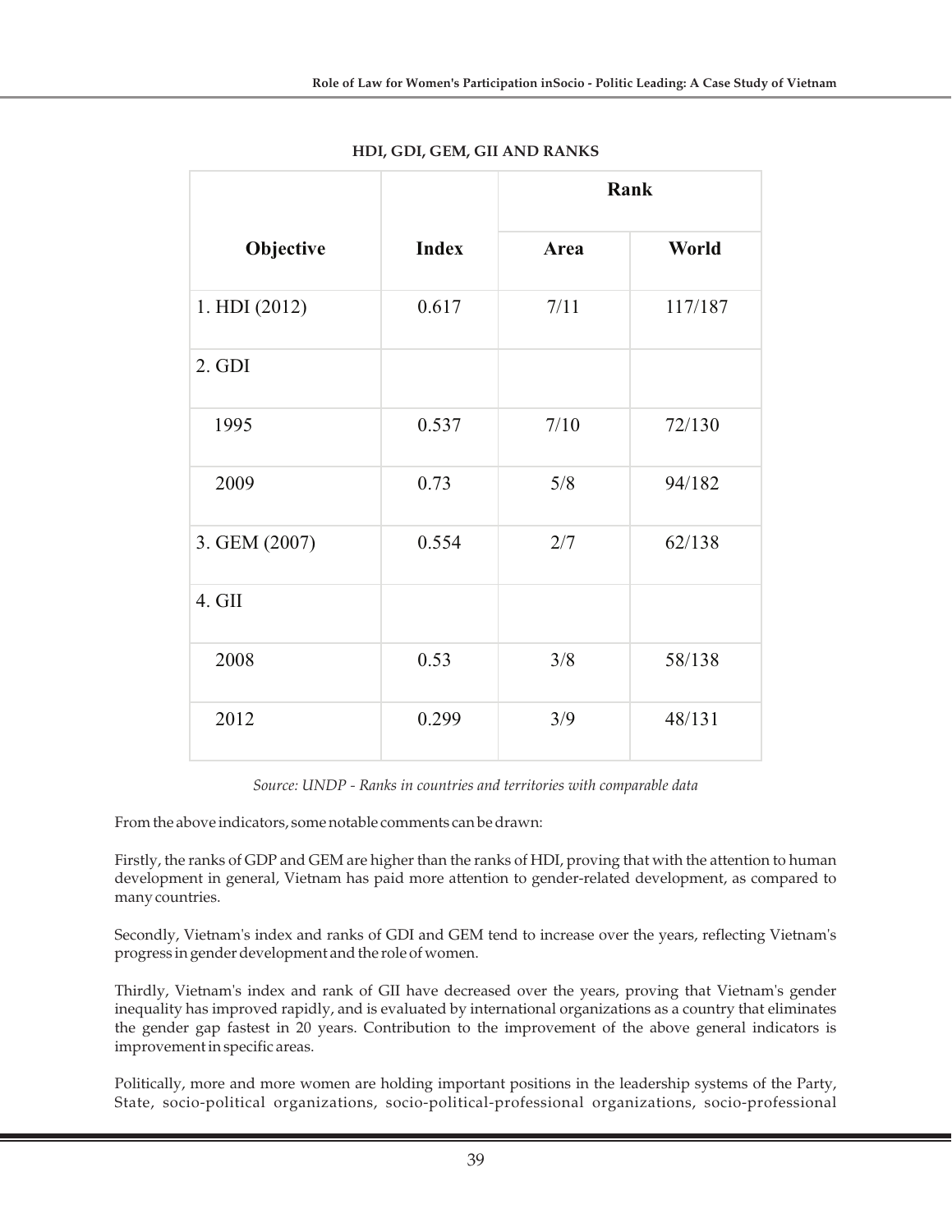organizations. There are currently 03 female Politburo members in the Politburo in Vietnam now . In the Central Executive Committee, there are currently 09 female members. Currently, Vietnam has a female National Assembly Chairperson, National Assembly deputies are female, and Vice President is female. In the Government, there is currently just 1 female Minister. The proportion of female deputies to the National Assembly in the 1997-2002 term is 26.2%, the 2002-2007 term is 27.3%, the 2007-2011 term is 25.8% (the 31st highest in the world). 2011-2016 is 24.4% (2nd highest in the region and 43rd in the world). The proportion of women in People's Councils at the provincial level is 25.2%, at the district level is 24.6%, at the commune level is 21.7%.

In terms of population, labour and economy, women also account for a high proportion and play a very important economic role.Out of the total workforce aged 15 and over, women account for 48.5%. Among the total number of employees working in enterprises of the country, women account for 42.1% (state-owned enterprises 32.1%, non-state enterprises 36.3%, FDI enterprises 66.8%). The proportion of women working in some industries accounts for a large proportion, such as over 70% textiles, agriculture, forestry and fisheries 53.7%. The proportion of women participating in management and administration of enterprises is more than 20%, quite high compared to the region and the world. Women-owned enterprises often have more comprehensive, more sustainable development and better participation in social work. The average income per capita per month of female-headed households is higher 22.4% of the corresponding figure of male-headed households.

In terms of education and training, women have made great contributions. Teachers, an important subject of this field, women account for a relatively high rate: accounting for an almost absolute percentage in kindergardens; accounting for 70.9% of the high school level (77.4% at primary school, 67.9% for middle school, 61.2% for high school); accounting for 48.9% of university and college lecturers, 41.2% of professional secondary lecturers. The rate of female high school students reaches 49.4% (48.6% primary school, 48.5% middle school, 53.2% high school); female university and college students 49.9%; professional intermediate level reached 53.7%.

Achieving the above results is due to many reasons, including the Party's strategy and policies and the State's laws and regulations to early define men and women as equal. From the first Constitution in 1946 until Vietnam ratified the 1979 UN Convention to Eliminate All Forms of Discrimination against Women, passed the Law on Gender Equality in 2006, passed the Law on prevention of violence and combatin 2007, with Labour Code 2012, Land Law, Marriage and Family Law, Politburo Resolution number 11-NQ / TW, National Strategy on Gender Equality 2011-2020 etc. This is caused by the efforts of branches, levels, social unions and people.

In addition to the positive results, gender equality still has limitations and shortcomings and faces many challenges. The proportion of women participating in leadership and management is not as high as expected if compared with other countries. In many rural, mountainous and remote areas, women are bound by backward customs, poor women, and illiterate women. These are also issues that we need to address in implementing the national strategy on gender equality.

## **The role of law in political and social participation by women**

As mentioned above, in addition to the old tradition, Vietnamese women had people who took part in leading revolts to protect the country such as Hero Lady Tr ng, Hero Lady Triu, or late Queen Lan replaced her husband to the regent and run the country. Nowadays, there are many women who are good at not only housework but also social affairs in leading the country. In current statistics, the number of women participating in the political system is increasingly high, typically the head of the current legislative system, the chair of the National Assembly is a woman – Mrs Nguyen Thi Kim Ngan. For these achievements, the role of law is not small. Vietnam legal system has regulations and provisions on gender equality and nondiscrimination against women that have created the basis for women to stand for election to political and social leadership positions. Moreover, the law education, changing the old mentality towards men and women has gradually changed. Men have been known to share the housework, creating opportunities for women to go out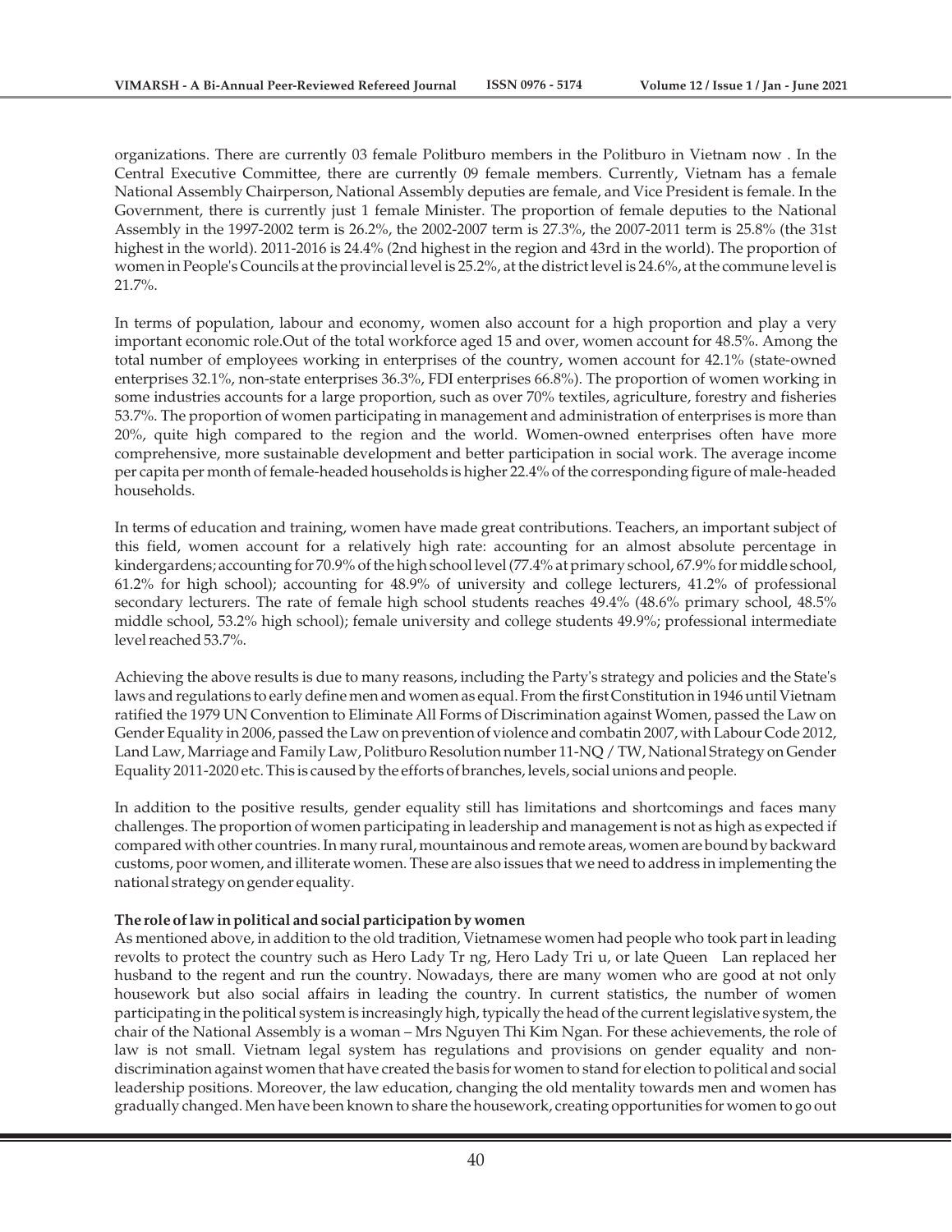to society, study, then lead and participate in economic and political activities more and more deeply. The legal provisions on gender equality, which do not discriminate against women, have created opportunities for girls to adult women to have opportunities to study and educate in the same way. The school is equal to men and women. From there, their ideology changed, changing both men's and society's ideologies about the role of women. In the workplace, women are paid the same salary as men and are given the opportunity to run for leadership positions that were previously available to men only when they are qualified.

In addition, the legal provisions to protect the rights of women and girls have enabled them to have better health care conditions and improve their health. The law on population as well as communication, each family has no more than two children, helps women not spend too much time giving birth and taking care of their children, from which they have more time to study and then the knowledge, skills and work more, contribute more outside of society, including participating in socio-political activities.

## **Need to change the way of educating and disseminating law on gender equality and protecting women's rights to participate in politics**

Building a legal system on gender equality and ensuring women's rights is a very right and proud job under Vietnamese law. However, in order for these provisions to promote a more active role in promoting women's right to political participation and social leadership, it is necessary to take measures to propagate and disseminate the law so that the law can be realistic and more effective implementation.

In the era of technology 4.0, science, technology and communication are very developed, so the propaganda and dissemination of law is also easier with more modes. In addition to the organization and education in schools, socio-political organizations by normal training and dissemination methods, it is possible to create websites and applications on smartphones with the contents of legal regulations as well as activities related to gender equality and the protection of women's rights. The media, the press can also creatively apply various forms through social networks such as Zalo, Facebook, Twitter or YouTube to propagate and disseminate the content and legal activities about the vase gender equality and protection of women's rights. It is necessary to attach to reality and give examples of successful women in society and in political participation activities for other women to follow. As well as replicating good practices in implementing gender equality and protecting women's rights in accordance with the law.

Finally, in order to encourage and further promote the good implementation of the law on gender equality and the protection of women's rights, there should be activities to reward and reward real organizations and individuals in a timely manner. Give them the opportunity to share their own real experiences. By doing this, the law on gender equality and ensuring women's rights can really bring into play its role in creating opportunities for women to participate in political and social activities.

# **CONCLUSION**

From all of the analysis above, we can conclude that law and regulation play a very important role in promoting the participation of women in socio-political activities in Vietnam. If Vietnam has a full and clear legal framework, there will be more and more women across the provinces who have more opportunities to participate and demonstrate their talents in political activities to become excellent leaders of State agencies and socio-political organizations. However, in order to more effectively implement the provisions of the CEDAW Convention and the provisions of the Law on Gender Equality on ensuring equal rights of women. It is necessary to have specific solutions, especially promoting the propaganda works to raise awareness of the whole society about the importance of women's equal rights and measures to ensure the realization of that equal right.